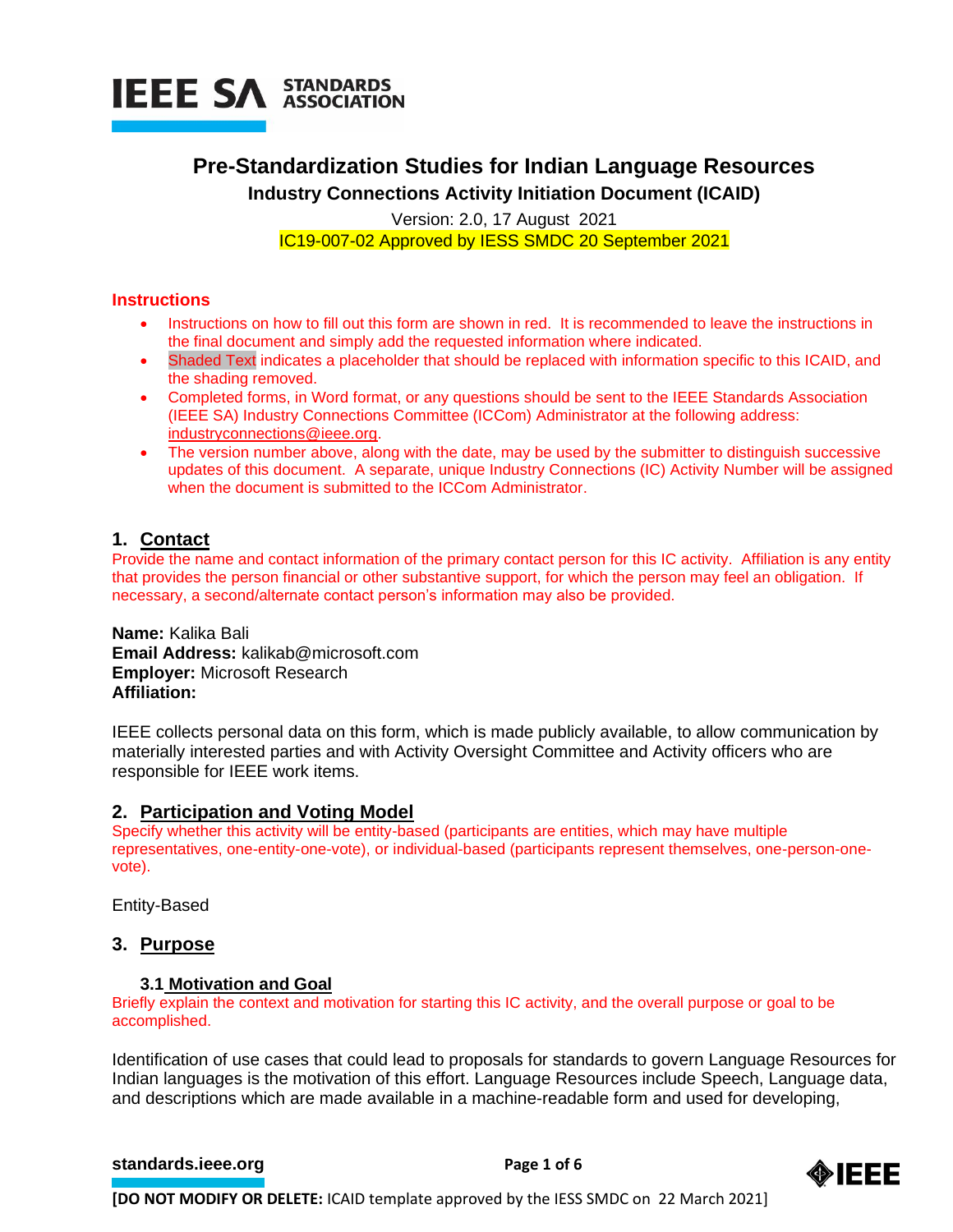# **IEEE SA STANDARDS**

evaluating, and improving algorithms in the area of natural language and speech processing. Such standards can also be used for language studies, localization of software, language studies, electronic publishing, and any purpose for researchers, subject area specialists, etc. Examples of Language Resources are spoken and written corpora, computational lexica, terminology databases, etc. The work will also include any tools that are used for the above stated purposes

# **3.2 Related Work**

Provide a brief comparison of this activity to existing, related efforts or standards of which you are aware (industry associations, consortia, standardization activities, etc.).

The work here is very similar to the effort undertaken by European Language Resource Association (ELRA/ELDA). In India, TDIL has also undertaken standardization efforts for Indian languages which should be included and extended wherever required as part of this effort.

# **3.3 Previously Published Material**

Provide a list of any known previously published material intended for inclusion in the proposed deliverables of this activity.

Refer to TDI[L standardization](http://tdil.meity.gov.in/) page.

# **3.4 Potential Markets Served**

Indicate the main beneficiaries of this work, and what the potential impact might be.

India is the primary market for the standards defined as part of this effort. Further, the standards can be used in any geo where any of the Indian languages are used or if the respective language(s) is derived from the same root as Indian languages.

# **3.5 How will the activity benefit the IEEE, society, or humanity?**

Language-enabled products are gaining wide traction in every single sector of the economy. It is acknowledged that the next Billion internet users in India will come as a result of the localization of content in Indian languages. Translation, Text recognition, Context-aware automation, extraction, etc. are the key use cases driving the deployment. The biggest challenge and hence an area of active innovation for the Indian language is that most of these languages are under-resourced.

All this combined opens up a big opportunity for standardization and fits very nicely with why IEEE drives standardization activities. Standardization here will spur innovation, fuel new growth of technology consumers, expand customer choice, reduce cost structures, and support interoperability between multiple languages among other benefits.

# **4. Estimated Timeframe**

Indicate approximately how long you expect this activity to operate to achieve its proposed results (e.g., time to completion of all deliverables).

# **Expected Completion Date:** 09/2023

IC activities are chartered for two years at a time. Activities are eligible for extension upon request and review by ICCom and the responsible committee of the IEEE SA Board of Governors. Should an extension be required, please notify the ICCom Administrator prior to the two-year mark.

# **[standards.ieee.org](http://standards.ieee.org/)**<br> **Page 2 of 6**

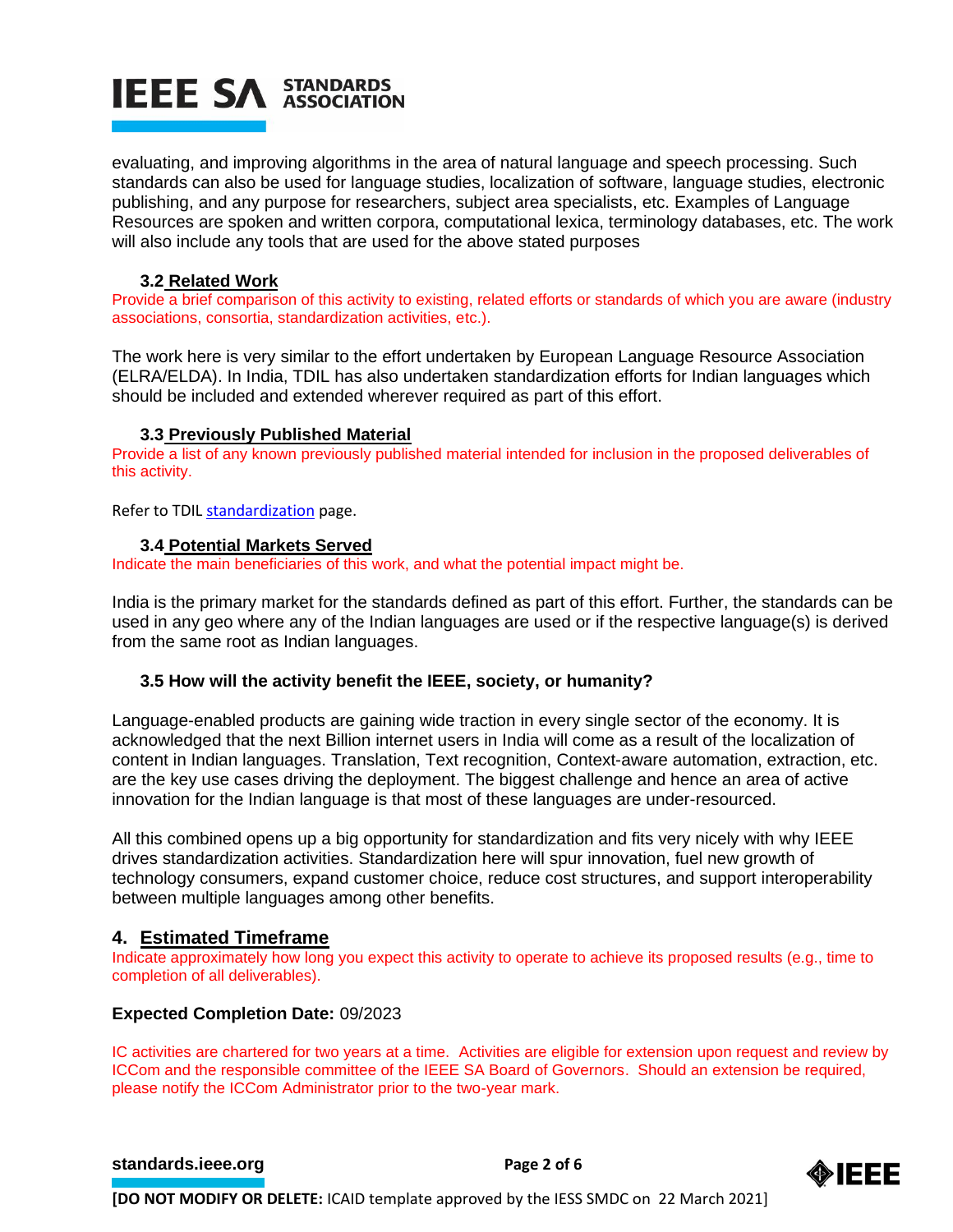# **IEEE SA STANDARDS**

# **5. Proposed Deliverables**

Outline the anticipated deliverables and output from this IC activity, such as documents (e.g., white papers, reports), proposals for standards, conferences and workshops, databases, computer code, etc., and indicate the expected timeframe for each.

Expected deliverables include:

- 1. List of Language Resources required for the officially recognized Indian languages
- 2. Identification of Standards for each of the identified Language Resources
- 3. Database with sample collateral for each of the listed Language Resources across official Indian languages
- 4. Identification of current metrics and data sets used for evaluation of various Indian language technologies.
- 5.. Gap -analysis of the existing Indian Language Resources Standards and Evaluation Metrics and recommendations based on 1-4
- 6. A report based on the 1-5 with recommendations for future work.
- 7. . Workshops, conferences etc. for discussions, deliberations, paper submission contests etc. as appropriate

# **5.1 Open Source Software Development**

*Indicate whether this IC Activity will develop or incorporate open source software in the deliverables. All contributions of open source software for use in Industry Connections activities shall be accompanied by an approved IEEE Contributor License Agreement (CLA) appropriate for the open source license under which the Work Product will be made available. CLAs, once accepted, are irrevocable. Industry Connections Activities shall comply with the IEEE SA open source policies and procedures and use the IEEE SA open source platform for development of open source software. Information on IEEE SA Open can be found at [https://saopen.ieee.org/.](https://saopen.ieee.org/)* 

Will the activity develop or incorporate open source software (either normatively or informatively) in the deliverables?: No

# **6. Funding Requirements**

Outline any contracted services or other expenses that are currently anticipated, beyond the basic support services provided to all IC activities. Indicate how those funds are expected to be obtained (e.g., through participant fees, sponsorships, government or other grants, etc.). Activities needing substantial funding may require additional reviews and approvals beyond ICCom.

No additional funding requests are anticipated for services beyond the standard services provided for IC programs. Activity members will provide any needed support for hosted meetings, marketing activities that exceed basic IC support.

# **7. Management and Procedures**

# **7.1 Activity Oversight Committee**

Indicate whether an IEEE Standards Committee or Standards Development Working Group has agreed to oversee this activity and its procedures.

# **Has an IEEE Standards Committee or Standards Development Working Group agreed to oversee this activity?:** NO.

If yes, indicate the IEEE committee's name and its chair's contact information.

# **[standards.ieee.org](http://standards.ieee.org/)**<br> **Page 3 of 6**

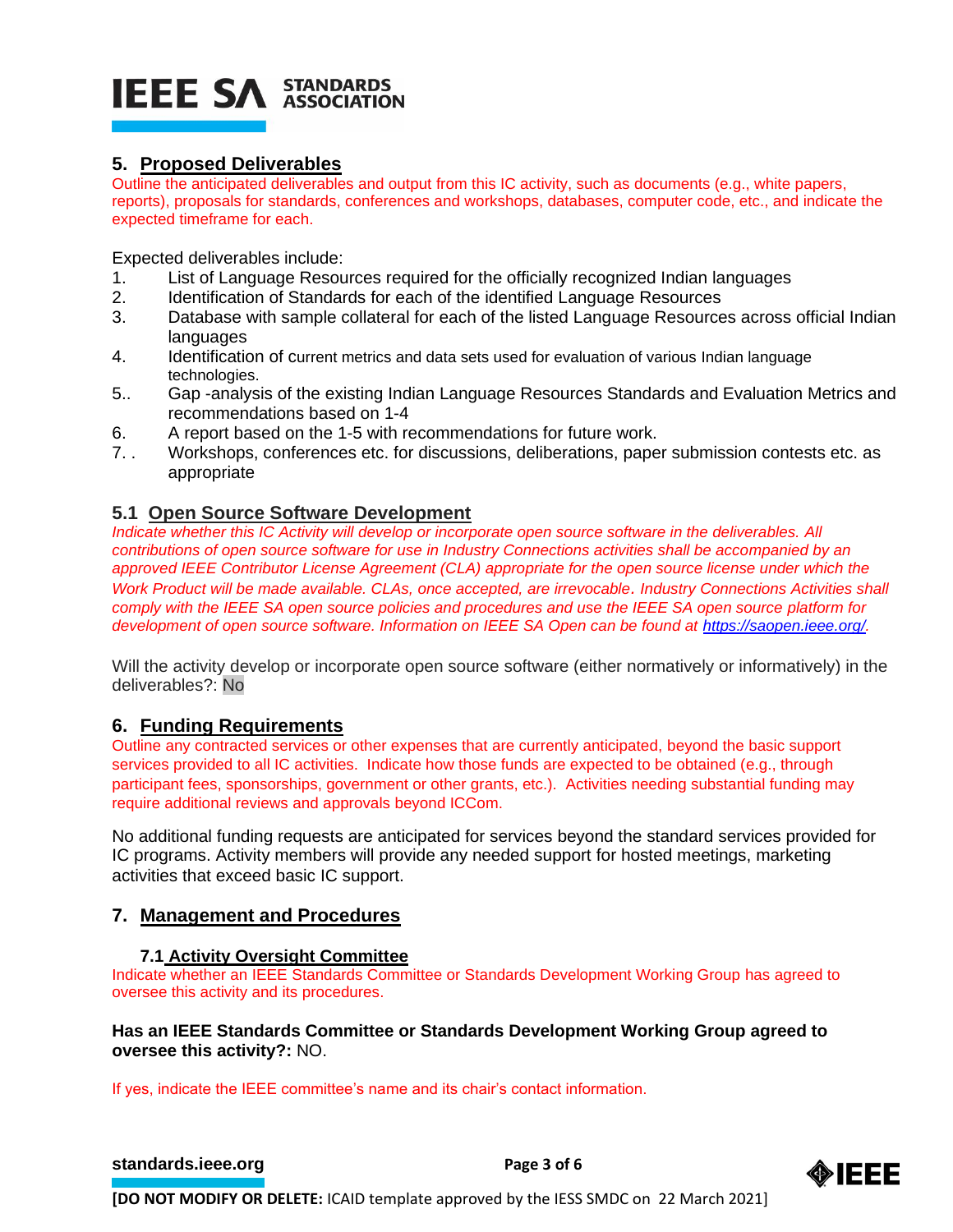

# **IEEE Committee Name:** Committee Name **Chair's Name:** Full Name **Chair's Email Address:** who@where

Additional IEEE committee information, if any. Please indicate if you are including a letter of support from the IEEE Committee that will oversee this activity.

IEEE collects personal data on this form, which is made publicly available, to allow communication by materially interested parties and with Activity Oversight Committee and Activity officers who are responsible for IEEE work items.

#### **7.2 Activity Management**

If no Activity Oversight Committee has been identified in 7.1 above, indicate how this activity will manage itself on a day-to-day basis (e.g., executive committee, officers, etc).

The activity will be managed by an executive committee as defined in the activity's policies and procedures.

# **7.3 Procedures**

Indicate what documented procedures will be used to guide the operations of this activity; either (a) modified baseline *Industry Connections Activity Policies and Procedures,* (b) Standards Committee policies and procedures accepted by the IEEE SA Standards

Board, or (c) Working Group policies and procedures accepted by the Working Group's Standards Committee. If option (a) is chosen, then ICCom review and approval of the P&P is required. If option (b) or (c) is chosen, then ICCom approval of the use of the P&P is required.

Will use the baseline Industry Connections Activity Policies and Procedures.

# **8. Participants**

#### **8.1 Stakeholder Communities**

Indicate the stakeholder communities (the types of companies or other entities, or the different groups of individuals) that are expected to be interested in this IC activity, and will be invited to participate.

Participation is grouped under the following categories: Government, Academia and Industry. The list below limits itself to the names of the institutions and does not (yet) identify individuals within them. Note that this is an initial list and not intended to be read as the complete list.

Government:

- 1. TDIL, MEITY, Govt of India
- 2. FICCI
- 3. CDAC Pune

Academia:

- 1. IIT Bombay/Delhi/Madras/Patna/Kanpur
- 2. IIIT Hyderabad
- 3. JNU Delhi

**[standards.ieee.org](http://standards.ieee.org/) Brandards.ieee.org Brandards.ieee.org Brandards.ieee.org Brandards.ieee.org Brandards.ieee.org Brandards.ieee.org Brandards.ieee.org Brandards.ieee.org Brandards.ieee.org Brandards.i** 



**[DO NOT MODIFY OR DELETE:** ICAID template approved by the IESS SMDC on 22 March 2021]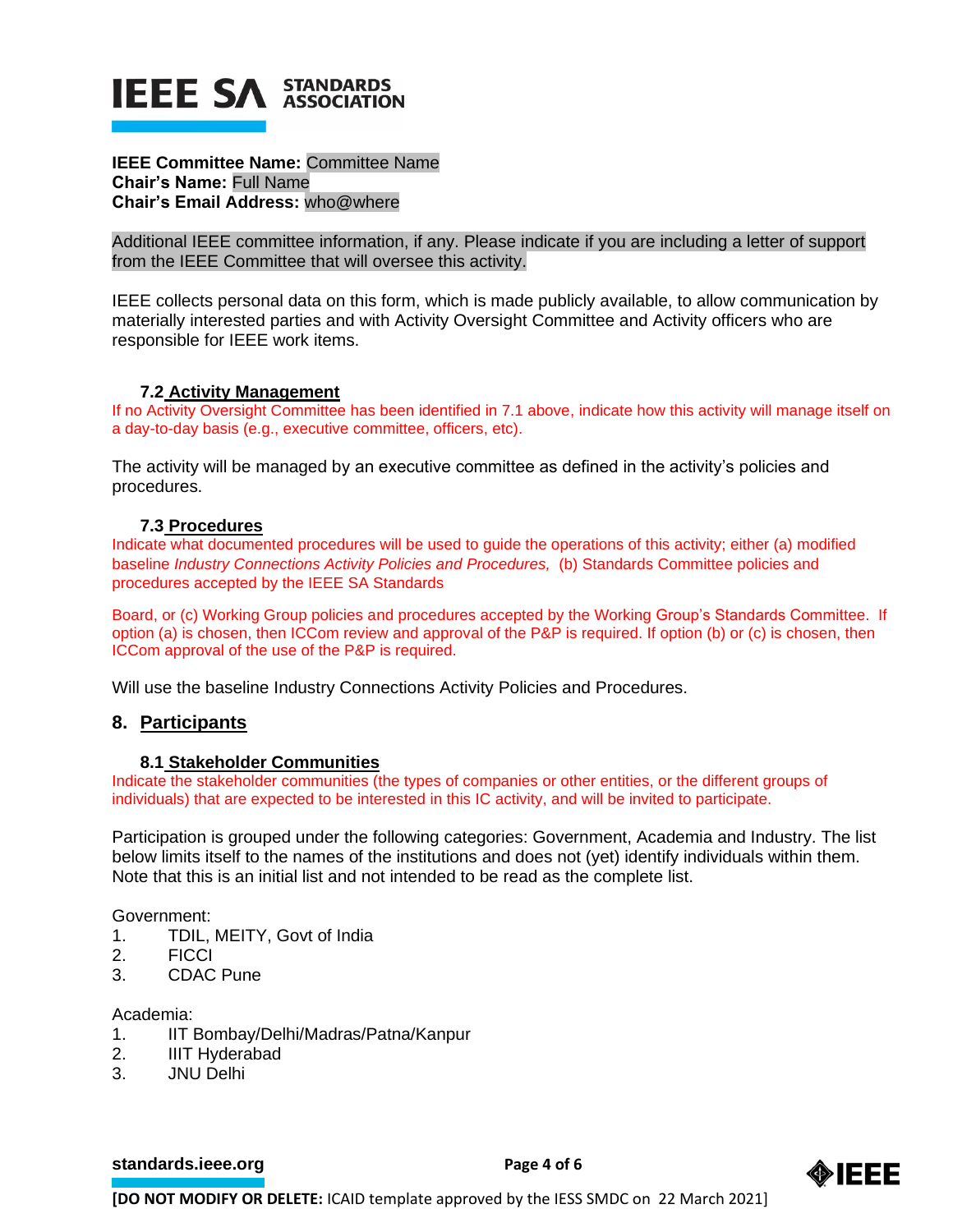# **IEEE SA STANDARDS**

- 4. Jadavpur University, Kolkata
- 5. IISER, Kolkata
- 6. DAIICT, Ahmedabad
- 7. IISC, Bangalore
- 8. NITK Surathkal

Industry

- 1. Microsoft Research
- 2. Apple India
- 3. Amazon India
- 4. TCS Research
- 5. Intel Technology India Pvt. Ltd
- 6. Wipro
- 7. Flipkart
- 8. Samsung
- 9. Sharechat
- 10. Sarthi.ai
- 11. Cogknit Semantics
- 12. NavanaTech
- 13. Microsoft R&D India
- 14. Mihup
- 15. Breaking Barrier
- 16. Azureiken Technologies
- 17. Gnani.ai

# **Others**

- 1. W3C-ILP
- 2. DoD Australia
- 3. G3ICT
- 4. ICFOSS
- 5. DAISY Consortium

# **8.2 Expected Number of Participants**

Indicate the approximate number of entities (if entity-based) or individuals (if individual-based) expected to be actively involved in this activity.

# Number of entities or number of individuals 37

# **8.3 Initial Participants**

Provide a number of the entities or individuals that will be participating from the outset. It is recommended there be at least three initial participants for an entity-based activity, or five initial participants (each with a different affiliation) for an individual-based activity.

Use the following table for an entity-based activity:

| <b>Entity</b>      | <b>Primary Contact   Additional</b> | <b>Representatives</b>                 |
|--------------------|-------------------------------------|----------------------------------------|
| Microsoft Research | Kalika Bali                         | Monojit Chaudhury,<br>Sunayana Sitaram |

# **[standards.ieee.org](http://standards.ieee.org/) EXECUTE: Page 5 of 6**



**[DO NOT MODIFY OR DELETE:** ICAID template approved by the IESS SMDC on 22 March 2021]